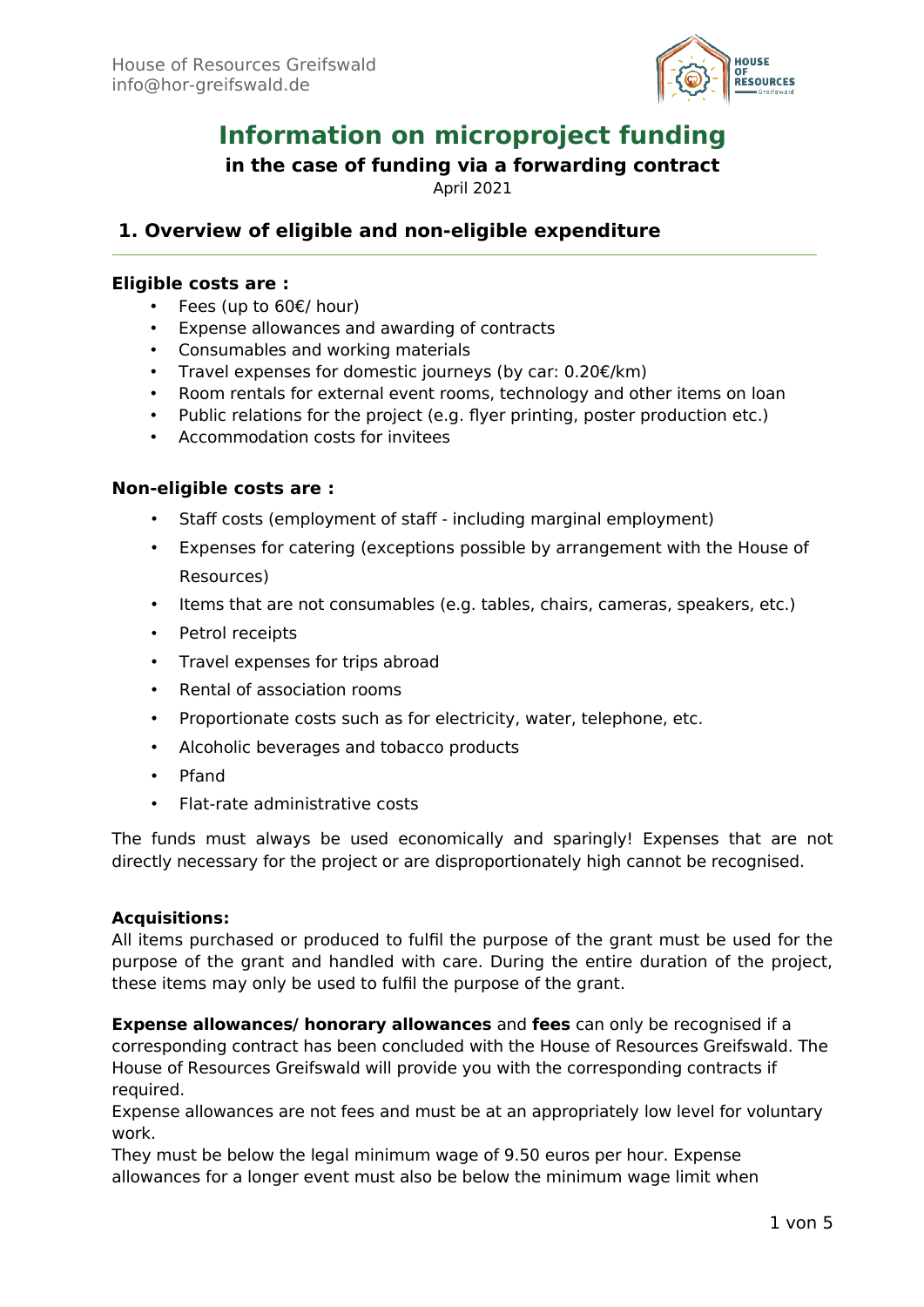

converted to hours, otherwise they are not appropriate.

## **Expenses above 500€ :**

If an expense you want to incur is more than 500 Euros, at least three offers must be obtained in total. We would be happy to advise you on this!

If there is a reason why three quotations cannot be obtained (for example, only one supplier for a product or service), a justification must be submitted as to why no comparative quotations are being submitted.

If an organisation, company or person receives a total of 500 euros or more from several related items (for example, for room hire and catering or for the design and printing of flyers), comparative offers must also be obtained here.

#### **Disbursements :**

You will receive 50% of the funds applied for at the beginning of the project and 50% of the funds applied for after submission and examination of the proof of use. This means that you have to pay 50% of the funds in advance.

## **Receipts** :

All expenses must be documented. In the case of cash payments for volunteer expenses volunteers must be receipted.

**Receipts** containing a name and, if applicable, a billing address (invoices, receipts) must be made out to the project promoter or its official project partner. If the name on an invoice or receipt cannot be clearly attributed to the project (e.g. not named in the project application, no volunteer agreement submitted, etc.), a note must be submitted stating the person's relationship to the project.

For all **receipts**, it must be proven that they were actually paid for. Cash receipts and receipts already confirm payment. For invoices, expense allowances, etc., additional proof of payment must be attached (unless the invoice states "amount gratefully received" or similar). The proof of payment is usually a bank statement (NOT the transfer voucher).

#### **Deadlines :**

The submission deadlines for the proof of use specified in the forwarding agreement is binding. An extension of the deadline must be requested in writing from the House of Resources in good time, i.e. one week before the deadline expires, stating the reasons. The HoR is not obliged to grant an extension of the deadline.

#### **Fees :**

Honorary allowances are assignments given to an individual, i.e. not a company or an association. Fees can be up to 60 Euros per individual hour.

A fee contract and a fee invoice must be submitted for all fee activities.

be submitted. Templates for this are provided by the HoR. They can be adapted as required. The activities of the persons must be supported by a proof of use - e.g. by a short summary of the lecture given or the documentation of the workshop.

#### **Reimbursements :**

If a person involved in the project spends money that is to be reimbursed from the project funds,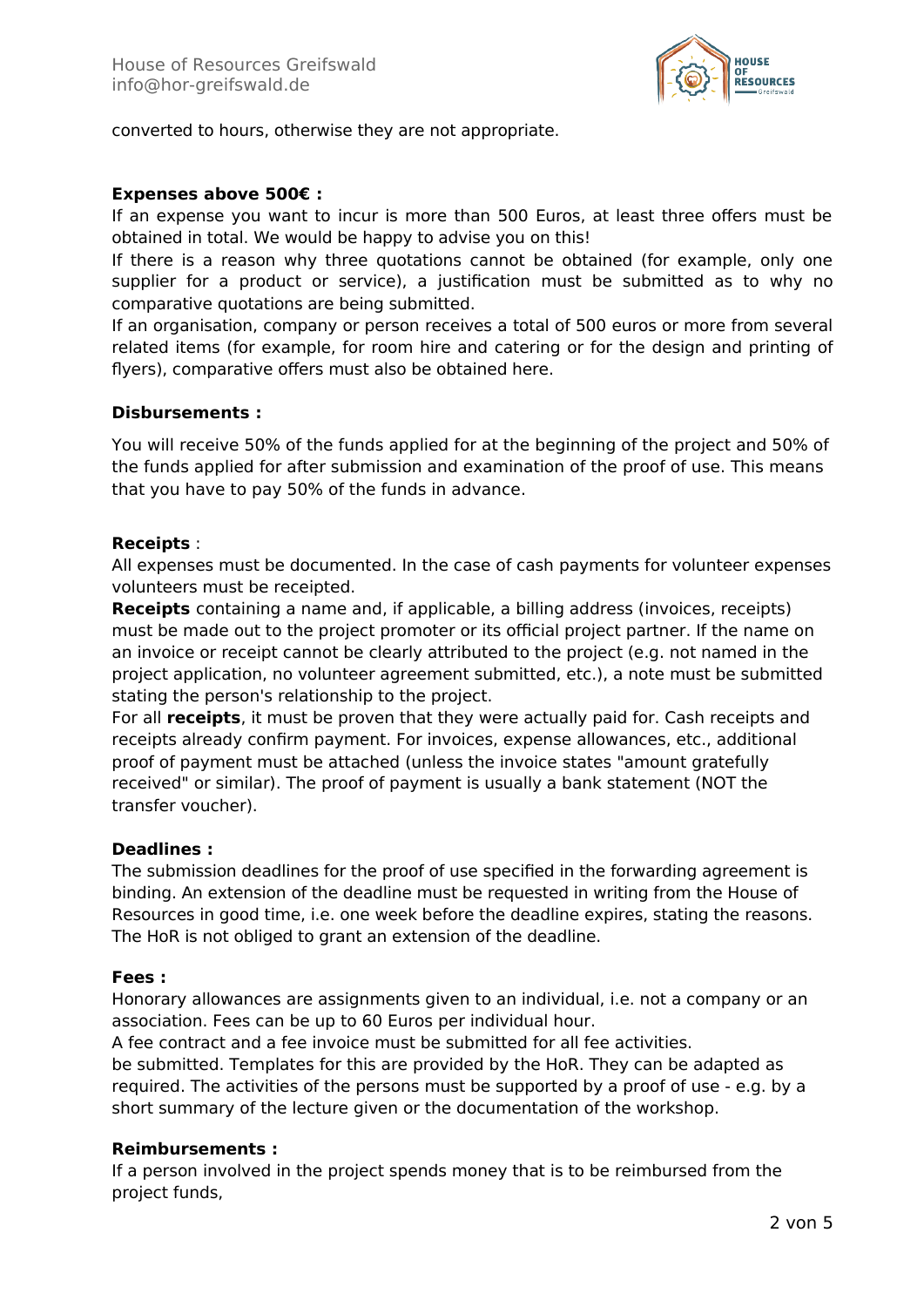

the original receipt must be submitted. Only a claim for reimbursement or an invoice from the person who spent the money is not sufficient.

## **Public Relations Materials / Use of Logo :**

The House of Resources Greifswald logo (digital or printed) should appear on the material (flyers, posters, handouts, etc.) that you create to promote your event. Alternatively, you can use a textual mention on your website or your social media channels, such as: "Supported by the House of Resources Greifswald". We will make our logo available to you digitally once the funding has been approved. Whenever you refer to the House of Resources Greifswald, please make sure that we appear as the sponsor and not as the event or cooperation partner.

## **Project Period :**

The project period is specified in the forwarding contract. Only costs incurred within the project

period can be reimbursed. The receipt date applies.

## **Invoices :**

Invoices must contain a range of information:

- Full name and address of the invoicing party and the invoice recipient.
- Tax number or VAT identification number of the invoicing party.
- Date of issue of the invoice
- Consecutive invoice number
- Quantity and customary designation of the goods supplied or the nature and scope of the other service
- Date of delivery or service
- The remuneration broken down according to tax rates and exemptions.
- Any reductions of the consideration agreed in advance
- Remuneration and amount of tax payable thereon and reference to tax exemption.
- If applicable, reference to the tax liability of the recipient of the service.

Please check incoming invoices to ensure that this information is included.

#### **Travel expenses :**

For the settlement of travel expenses, the journeys made must be stated in tabular form, indicating the destination and the reason for the journey. For journeys by private car, an allowance of 0.20€/km applies (Bundesreisekostengesetz). Petrol costs are not reimbursed separately. For journeys by public transport or train, the tickets must be submitted. **Travel costs will only be reimbursed for domestic travel!**

## **Deviations from the project application :**

In principle, only expenses that are listed in the cost plan and have been approved can be reimbursed. There may be a maximum deviation of 20% in the individual items. For example, if 100 Euros were requested for textbooks and 200 Euros for a lecturer, then 85 Euros may be spent on textbooks and 215 Euros for the lecturer.

In the case of larger deviations, it is possible to apply for reallocation. For example, if you have paid 50 euros less in rent for an event than calculated in the cost plan, you can apply to use this money instead as an expense allowance for a volunteer band. Rededication requests can be made by email and must include the following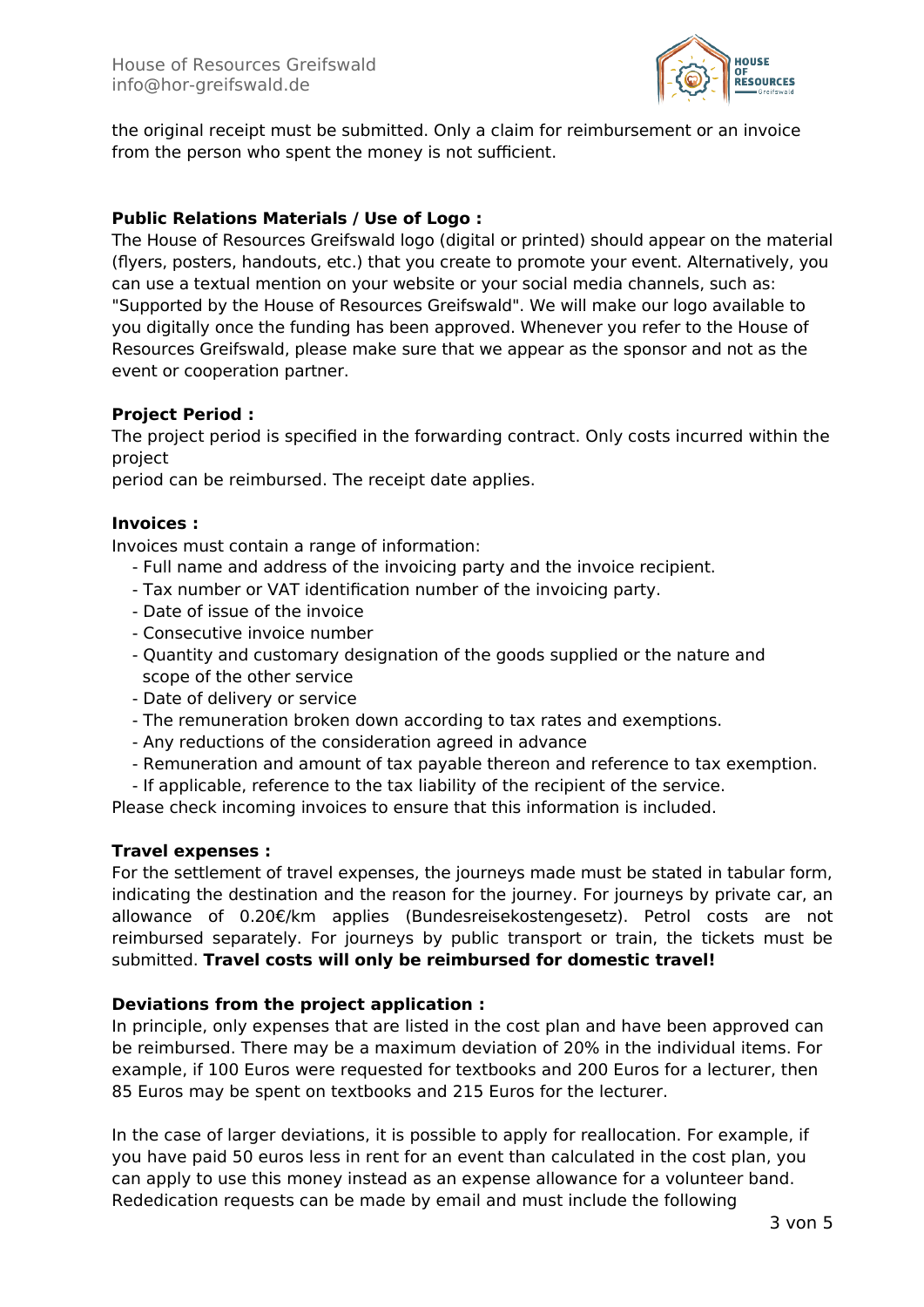

information: What changes are being planned? (e.g. moving 50 euros from the flyer printing item to the room rental item), justification of the necessity of the change with a new cost plan with requested changes as an Excel file in the attachment.

# **2. Proof of use**

Within 4 weeks after the end of the project period, proof of the correct use of the funds (proof of use) - as agreed in the forwarding contract - must be submitted to the House of Resources by post and by email to info@hor-greifswald.de.

The proof of use consists of an accounting proof and a factual report.

If you have photos of your project or event, we would also be pleased to receive about 1-5 photos and a confirmation that we may publish them (an email is sufficient for this).

## **2.1. Accounting proof**

For the aaccounting proof of use, the expenses incurred are listed in tabular form (with the help of our template receipt list). The expenses should be sorted by type (according to the order in the financing plan). The original receipts are attached to the receipt list and numbered according to the number of the receipt list.

- 1. **All expenses for the project must be documented.** Receipts, invoices, cash register receipts, fee contracts, volunteer contracts, travel tickets, etc. are considered original documents. Each receipt must show the date of payment, the recipient and the reason and amount of the payment. Copies or unsubstantiated expenses cannot be accepted, i.e. they cannot be reimbursed.
- 2. For receipts smaller than an A4 sheet of paper, please stick the receipts, e.g. cash receipts, on an A4 sheet of paper. Please make a copy of receipts printed on thermal paper. The text on these thermal paper receipts disappears over time, so a copy must be made.
- 3. The original receipts will remain at the House of Resources Greifswald for 6 weeks and will then be returned to you. They remain in the bookkeeping of the project executing organisation and must be kept there for at least 5 years. Copies of the receipts remain at the House of Resources Greifswald.
- 4. Only expenses that can be proven to be **within the project period** and are listed in the financing plan can be recognised.
- 5. If it is not clear why the expenditure was necessary to achieve the project objective, you must be able to justify this in writing.

## **2.1. Factual report**

The factual report is informal (about 1-2 pages). In it, you describe how the project went. Use the following questions as a guideline:

- 1. How did the project work? What happened when?
- 2. Did you reach your target group? Who participated in the project?